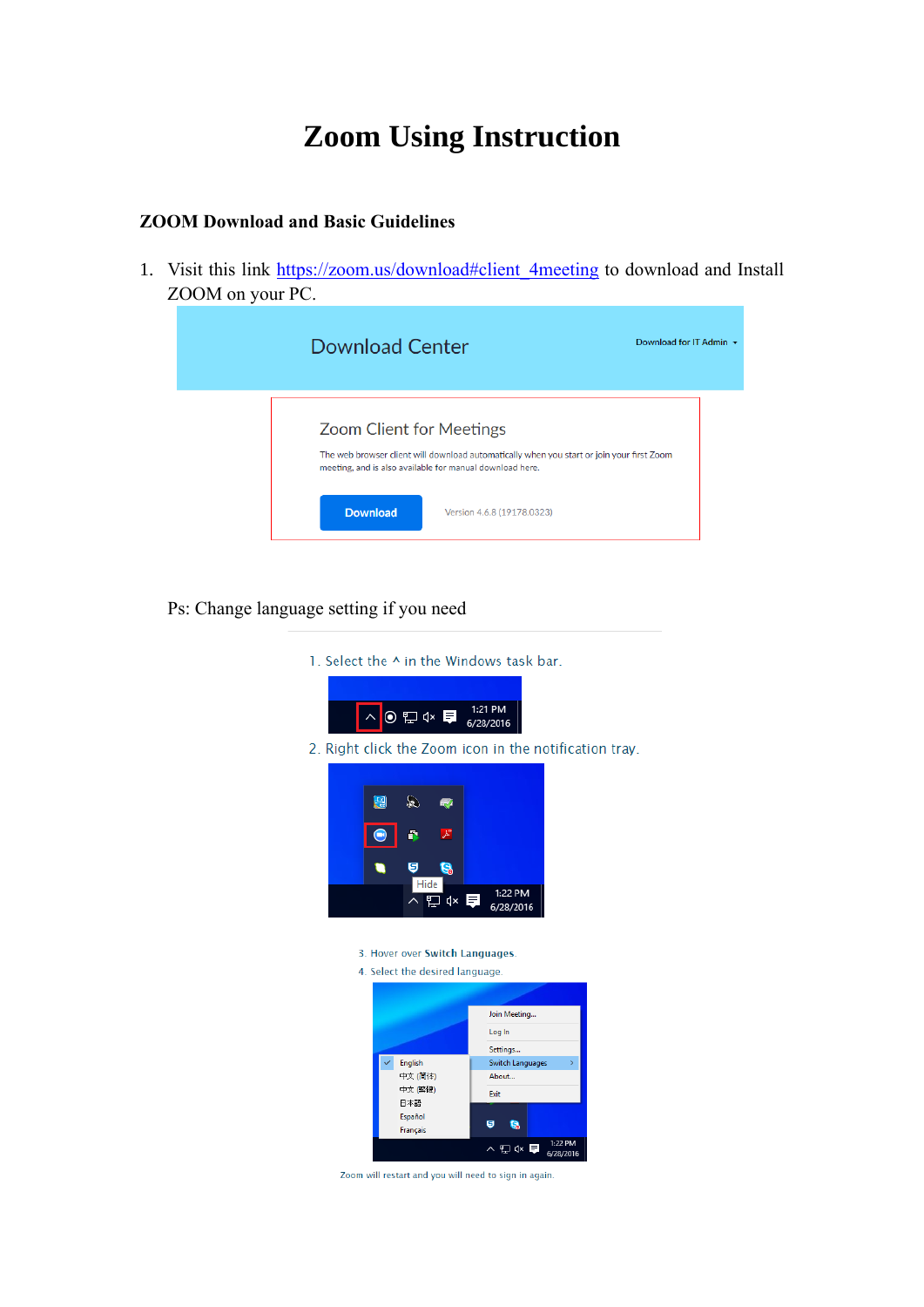2. Sign in for an account



3. Enter the conference room with Meeting ID which will be announced later.

|                            |                                                                                                                                                | Zoom                                                                                                        |
|----------------------------|------------------------------------------------------------------------------------------------------------------------------------------------|-------------------------------------------------------------------------------------------------------------|
| New Meeting $\sim$         | $+$<br>Join                                                                                                                                    | <b>Join a Meeting</b><br>Meeting ID or Personal Link Name<br>$\checkmark$<br>Screen Name                    |
| $\frac{1}{19}$<br>Schedule | $\uparrow$<br>Share screen v                                                                                                                   | Remember my name for future meetings<br>✓<br>Do not connect to audio<br>Turn off my video<br>Join<br>Cancel |
|                            | C Zoom                                                                                                                                         | $\times$                                                                                                    |
|                            | <b>Join a Meeting</b><br>123-4567-890<br>E02-Jian Pang<br>Remember my name for future meetings<br>Do not connect to audio<br>Turn off my video | $\overline{\phantom{a}}$                                                                                    |

Name your Screen Name

⚫ For **Conference Committee Member and Keynote Speaker**, please name it as: **Position-Full Name**

Eg: Conference General Chair-Mary Chong Keynote Speaker- Martin Johnsson

⚫ For **Author**, please name it as: **Paper ID-Full Name** Eg: C202- Daniel Helman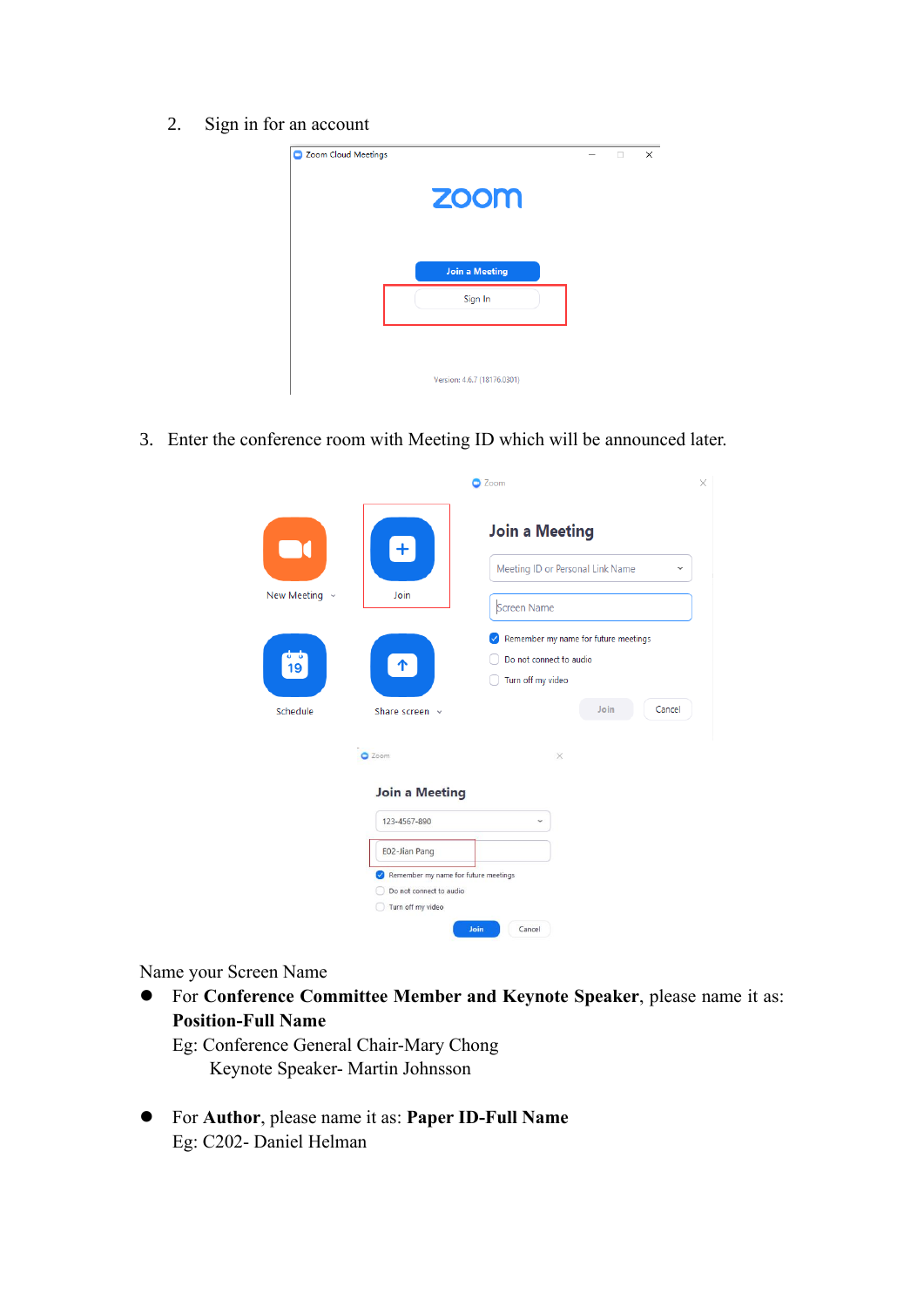### **Using Tips:**

⚫ Share your screen to all participants when you make presentation by clicking **Share**. Please prepare your presentation file in advance.



⚫ See other participants by clicking **Participants.**



There will be Q&A in every keynote speech and technical session. If you have any question, please click **Raise Hand**.

|                    | <b>TILE</b>         |              | œ,   | ⌒                         |                      |         |            |  |
|--------------------|---------------------|--------------|------|---------------------------|----------------------|---------|------------|--|
| π<br><b>Invite</b> | <b>Participants</b> | <b>Share</b> | Chat | $\smile$<br><b>Record</b> | <b>Leave Meeting</b> | Mute Me | Raise Hano |  |

⚫ Communicate with other participants by clicking **Chat**. NOTE: If you have any question or any assistance is needed, please feel free to contact our staff.

|               |                     |              |          |        |                      | To:  | Everyone $\vee$ |  |
|---------------|---------------------|--------------|----------|--------|----------------------|------|-----------------|--|
| π             |                     |              | $\cdots$ |        | <b>Leave Meeting</b> | Type | √ Everyone      |  |
| <b>Invite</b> | <b>Participants</b> | <b>Share</b> | Chat     | Record |                      |      | Luo (Host)      |  |

⚫ **Unmute Audio** and **Start Video** while your presentation.

|               |                               |  | <b>.</b> |               |                     |              |             |               |
|---------------|-------------------------------|--|----------|---------------|---------------------|--------------|-------------|---------------|
| $\sqrt{2}$    | ◢<br>$\hat{\phantom{a}}$<br>∼ |  |          | ▔<br>Ŧ        |                     |              | . 1         |               |
| <b>Unmute</b> | <b>Start Video</b>            |  |          | <b>Invite</b> | <b>Participants</b> | <b>Share</b> | <b>Chat</b> | <b>Record</b> |

#### **ZOOM Test**

Conference will arrange test time for participants. The specified test time will be announced before conference. Please check your microphone and presentation file in announced conference room.

NOTE:

⚫ Please make sure your internet, PC's microphone and camera work during conference period. To ensure a good sound effect, we suggest you use headset with microphone or earphone with microphone.